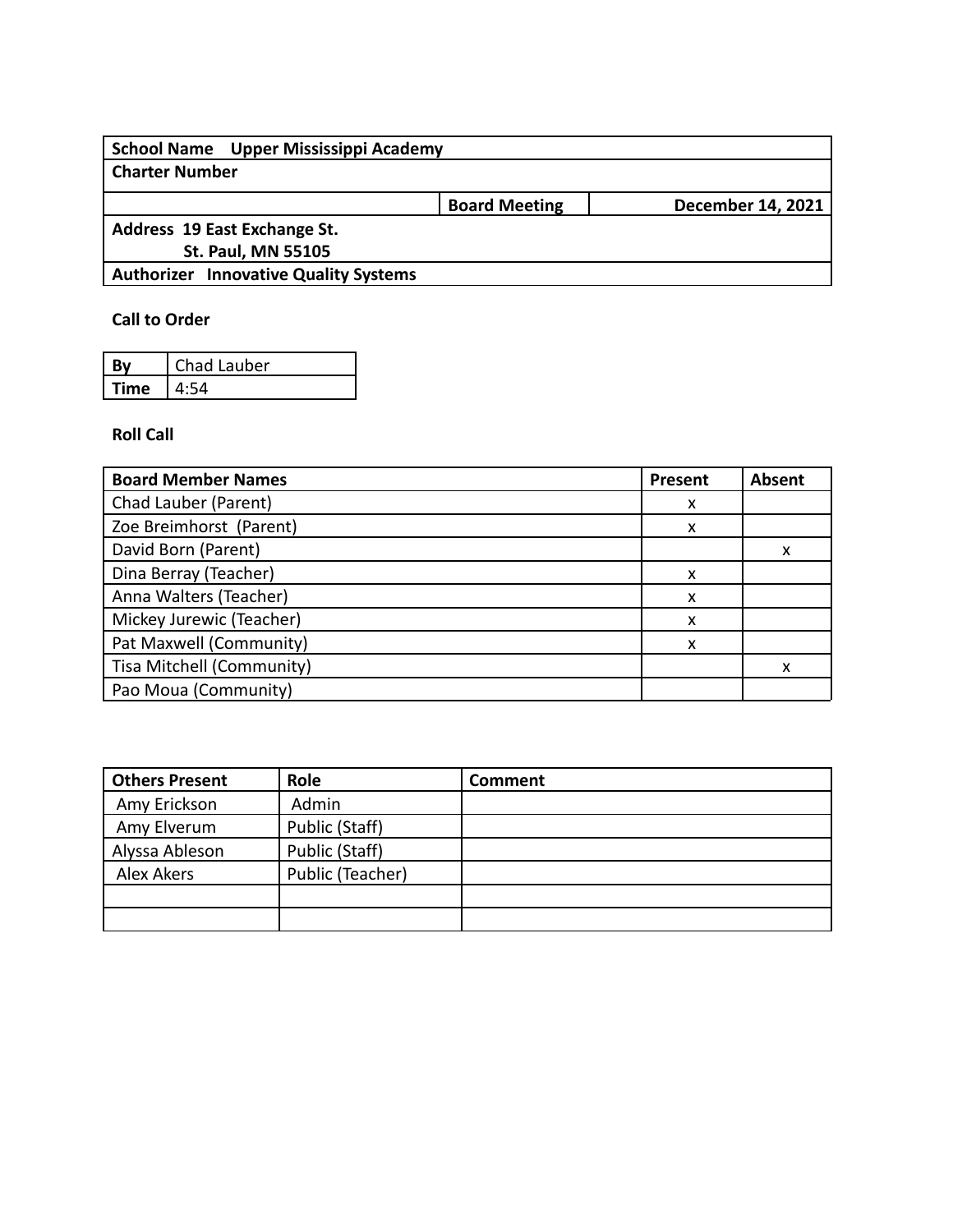| In the Matter of                   | <b>Minutes of the Prior Meeting</b> |           |        |     |                   |                |
|------------------------------------|-------------------------------------|-----------|--------|-----|-------------------|----------------|
| <b>Motion to Approve. Majority</b> |                                     | By Berray |        | 2nd | <b>By Walters</b> |                |
| <b>Vote</b>                        |                                     |           | Absent | Yea | <b>Nay</b>        | <b>Abstain</b> |
| <b>Board Member</b>                |                                     |           |        |     |                   |                |
| Chad Lauber (Parent)               |                                     |           |        |     |                   |                |
| Zoe Breimhorst (Parent)            |                                     |           |        | X   |                   |                |
| David Born (Parent)                |                                     |           | X      |     |                   |                |
| Dina Berray (Teacher)              |                                     |           |        | X   |                   |                |
| Anna Walters (Teacher)             |                                     |           |        | X   |                   |                |
| Mickey Jurewicz (teacher)          |                                     |           |        | x   |                   |                |
| Pat Maxwell (Community)            |                                     |           | X      |     |                   |                |
| <b>Tisa Mitchell (Community</b>    |                                     | x         |        |     |                   |                |
| Pao Moua (Community)               |                                     |           | X      |     |                   |                |

| In the Matter of                   | <b>Agenda for the Current Meeting</b> |        |                           |                           |            |                |
|------------------------------------|---------------------------------------|--------|---------------------------|---------------------------|------------|----------------|
| <b>Motion to Approve. Majority</b> |                                       | By Zoe |                           | 2nd                       | By Pat     |                |
| <b>Vote</b>                        |                                       |        | Absent                    | Yea                       | <b>Nay</b> | <b>Abstain</b> |
| <b>Board Member</b>                |                                       |        |                           |                           |            |                |
| Chad Lauber (Parent)               |                                       |        |                           |                           |            |                |
| Zoe Breimhorst (Parent)            |                                       |        | $\boldsymbol{\mathsf{x}}$ |                           |            |                |
| David Born (Parent)                |                                       |        | X                         |                           |            |                |
| Dina Berray (Teacher)              |                                       |        |                           | $\boldsymbol{\mathsf{x}}$ |            |                |
|                                    | Anna Walters (Teacher)                |        |                           | X                         |            |                |
| Mickey Jurewic (Teacher)           |                                       |        | $\boldsymbol{\mathsf{x}}$ |                           |            |                |
| Pat Maxwell (Community)            |                                       |        | X                         |                           |            |                |
| Tisa Mitchell (Community)          |                                       |        | X                         |                           |            |                |
| Pao Moua (Community)               |                                       |        | X                         |                           |            |                |

Lauber confirmed no Board member had a conflict of interest with any topic on the agenda.

#### **Public Comment By: Alex Akers re: Student Handbook**

#### **Comment:**

Akers read a statement which has been submitted to the board for review.

Erickson responds - the handbook is being reviewed by PBIS and staff. Process has started. Admin is meeting with a group of students on how they read the handbook with a goal to make the handbook better accessible by students.

Erickson notes the concerns and that addressing some of these concerns is already in process as we roll out PBIS.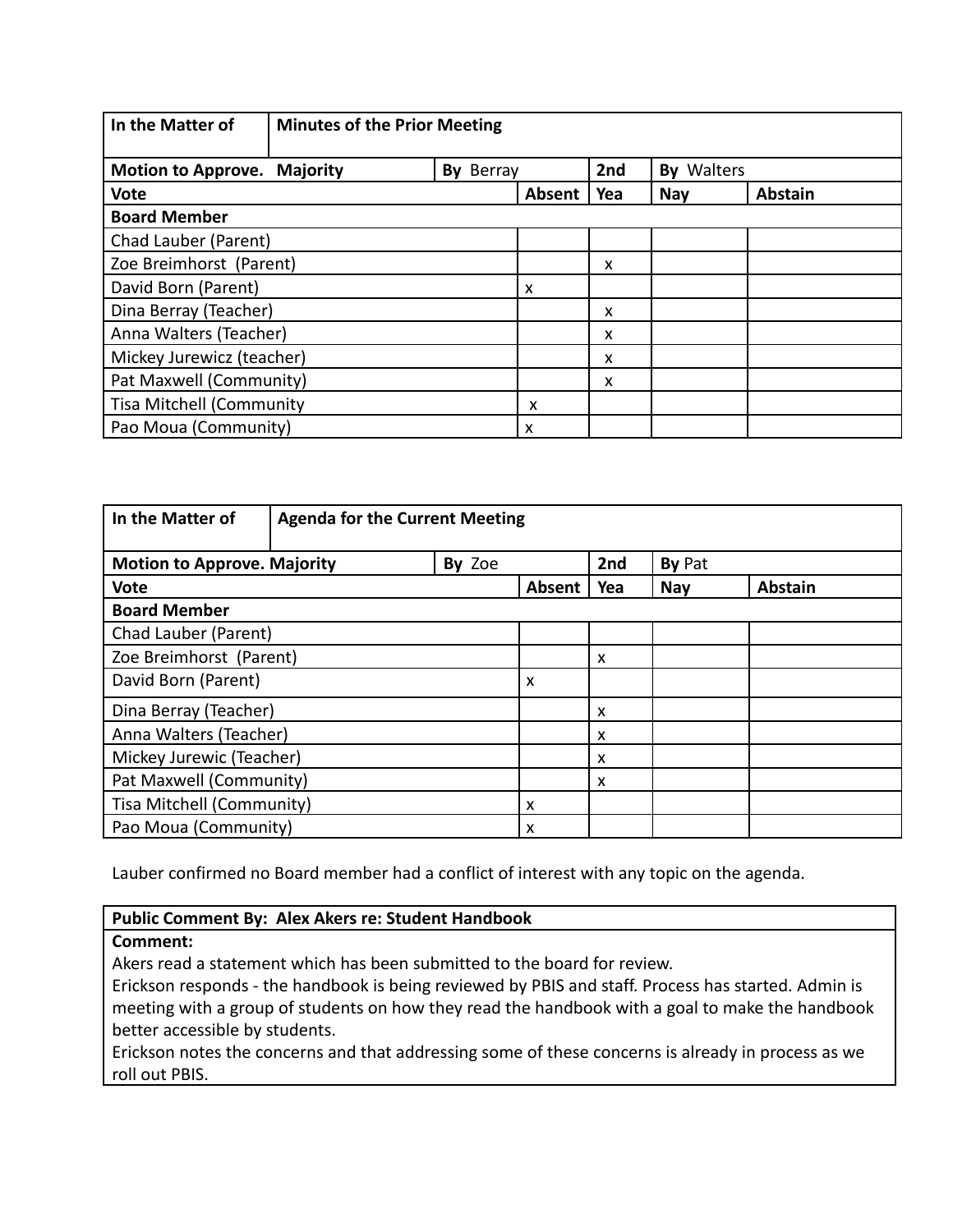Lauber - Notes the PBIS model was adopted in 2019 before covid hit to address the increasing suspension of students. There were no suspensions in 2020. We lost an entire year of implementation of PBIS.

Anna - It takes 3-5 years for implementation.

Maxwell - need to consider how the students and faculty feel about the efficacy of the handbook. Akers raises some important concerns. We need to consider ways to measure this -

Lauber - this is being discussed in agenda item #4 & #7

Lauber we need a baseline and lead measure.

| In the Matter of                              | <b>Financial Report</b>                                                                                            |                   |        |     |            |                |
|-----------------------------------------------|--------------------------------------------------------------------------------------------------------------------|-------------------|--------|-----|------------|----------------|
| Discussion led by Chad Lauber and Pat Maxwell |                                                                                                                    |                   |        |     |            |                |
|                                               |                                                                                                                    |                   |        |     |            |                |
| <b>Comment</b>                                |                                                                                                                    |                   |        |     |            |                |
|                                               | 40% of revenue in and at 35% of costs. at 40% through the year. The audit report will be ready for the             |                   |        |     |            |                |
| next meeting.                                 |                                                                                                                    |                   |        |     |            |                |
|                                               | Walters asked for clarification on "purchased services".                                                           |                   |        |     |            |                |
|                                               | Erickson responded - Includes food and cleaning, IT, accounting OT services, legal fees etc.                       |                   |        |     |            |                |
|                                               | Lauber - raised the issue of addressing the school deficit.<br>Erickson - will be meeting with landlord in January |                   |        |     |            |                |
|                                               | Lauber - Requests a review of student to faculty ratios in relation to the budget shortfall.                       |                   |        |     |            |                |
|                                               | Maxwell - also need to address student numbers. Asks what has been the impact across all of public                 |                   |        |     |            |                |
|                                               | education, where do we fall in relation to this number? Is this a short term trend? What is our                    |                   |        |     |            |                |
|                                               | contingency plan to ensure we are using our assets well. You have to work either revenue or expenses.              |                   |        |     |            |                |
|                                               | What is our marketing plan going into 2022. We have a healthy surplus at this time but we cannot go                |                   |        |     |            |                |
|                                               | over budget for more than a couple of years.                                                                       |                   |        |     |            |                |
|                                               | Walters - Suggestion to consider budget allocation for licensing expansion for high school teachers to             |                   |        |     |            |                |
| teach college courses in school.              |                                                                                                                    |                   |        |     |            |                |
|                                               | Breimhorst - need to ensure a good ROI on anything we put money towards.                                           |                   |        |     |            |                |
| attrition.                                    | Berray - expresses desire to understand the reason teachers leave UMA so we can avoid future                       |                   |        |     |            |                |
| Motion to Approve the report - by roll        |                                                                                                                    |                   |        |     |            |                |
| call                                          |                                                                                                                    |                   |        |     |            |                |
|                                               |                                                                                                                    | <b>By Maxwell</b> |        | 2nd | By Walters |                |
| <b>Vote</b>                                   |                                                                                                                    |                   | Absent | Yea | <b>Nay</b> | <b>Abstain</b> |
| <b>Board Member</b>                           |                                                                                                                    |                   |        |     |            |                |
| Chad Lauber (Parent)                          |                                                                                                                    |                   |        | X   |            |                |
| Zoe Breimhorst (Parent)                       |                                                                                                                    |                   |        | X   |            |                |
| David Born (Parent)                           |                                                                                                                    |                   | X      |     |            |                |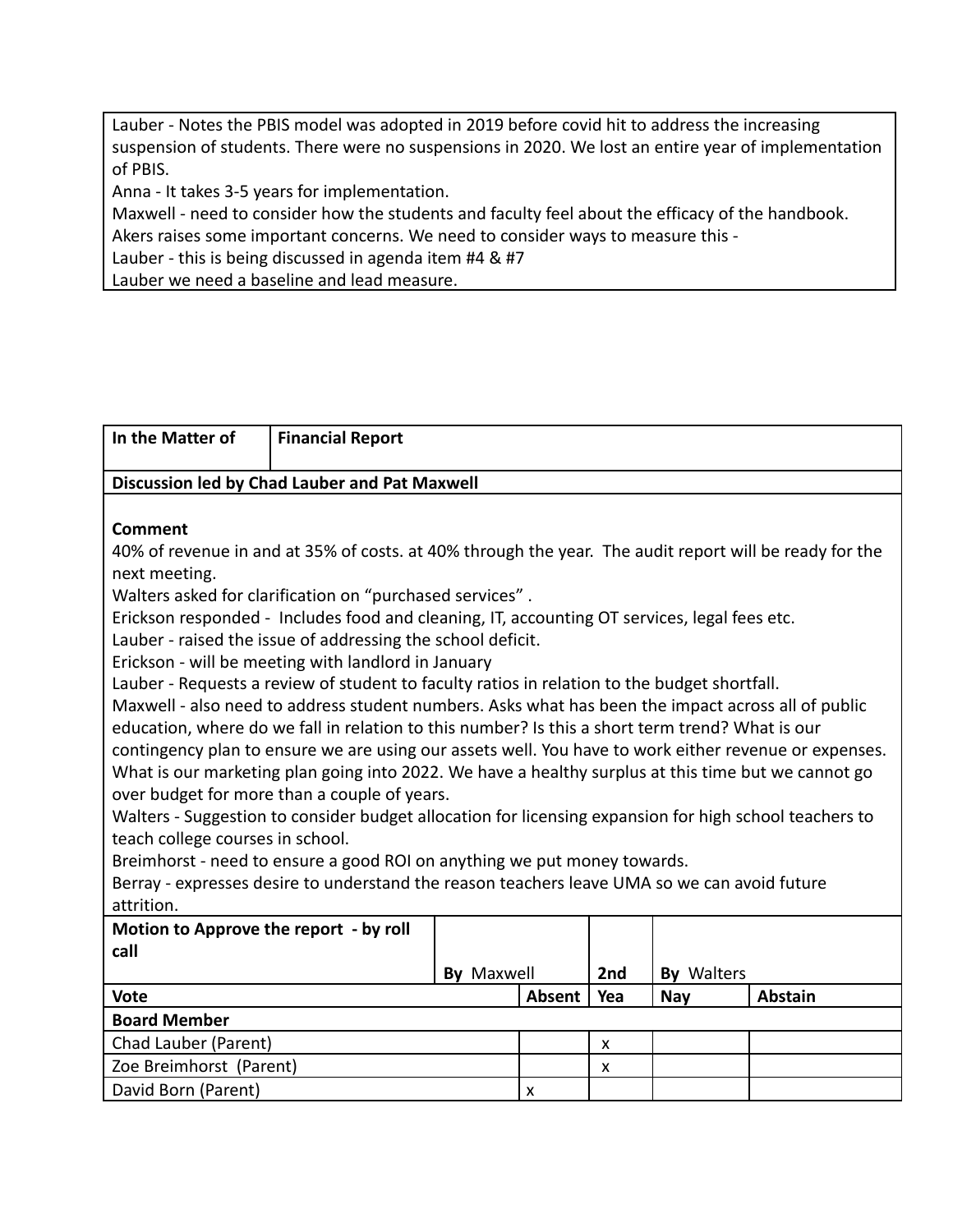| Dina Berray (Teacher)     | ́ |  |
|---------------------------|---|--|
| Anna Walters (Teacher)    | ́ |  |
| Mickey Jurewic (Teacher)  | ́ |  |
| Pat Maxwell (Community)   | Λ |  |
| Tisa Mitchell (Community) |   |  |
| Pao Moua (Community)      |   |  |

**In the Matter of Policy Review**

# **Discussion led by Amy Erickson and Amy Elverum**

### **Policy 208 - policy for the adoption of policies by the board.**

- 1. Added ability to approve in a single reading if minimal changes are made.
- 2. Added list of policies that must be reviewed annually.

Lauber - section C is not clear whose responsibility it is to manage this process.

Elverum - previously Secretary who is a teacher has taken on this responsibility.

Lauber - makes sense to have it be someone within the actual school.

Erickson - Board can pay a board support person to manage these things for the board.

Board agrees to add to the policy - " it shall be the responsibility of the ED and Board chair to maintain the policy review process."

Board will vote on policy in January

## **Draft Equity Policy**

Abelson - most equity policies have been adopted in the last 2-3 years. This draft was developed from policies across MN, NY and a couple of other states

Erickson - this has not been reviewed by our authorizer.

Lauber - this is an important policy, we are committing to a lot and will have downstream impacts.

What are the changes and how is this going to work if someone breaks this policy.

Mickey - need these policies for students and teachers to feel welcome here. By having these policies we wont have issues.

Maxwell - we need an implementation plan alongside this.

Lauber - is the institution resourced to implement this kind of policy now?

Maxwell - we have a responsibility to review the plan so that we as a board can support the needs of the school.

Board decision - The implementation of the plan should be included in the Strategic plan including a measurement

Board will vote on this policy in January

## **Harassment and Violence Prohibition Policy**

Erickson - requests board uses staff and student handbook as they complete their policy review, for context. No adjustments have been made to date.

Board to review, discuss and proposed changes and vote on policy in January

Erickson - There will be two new policies on the agenda in January.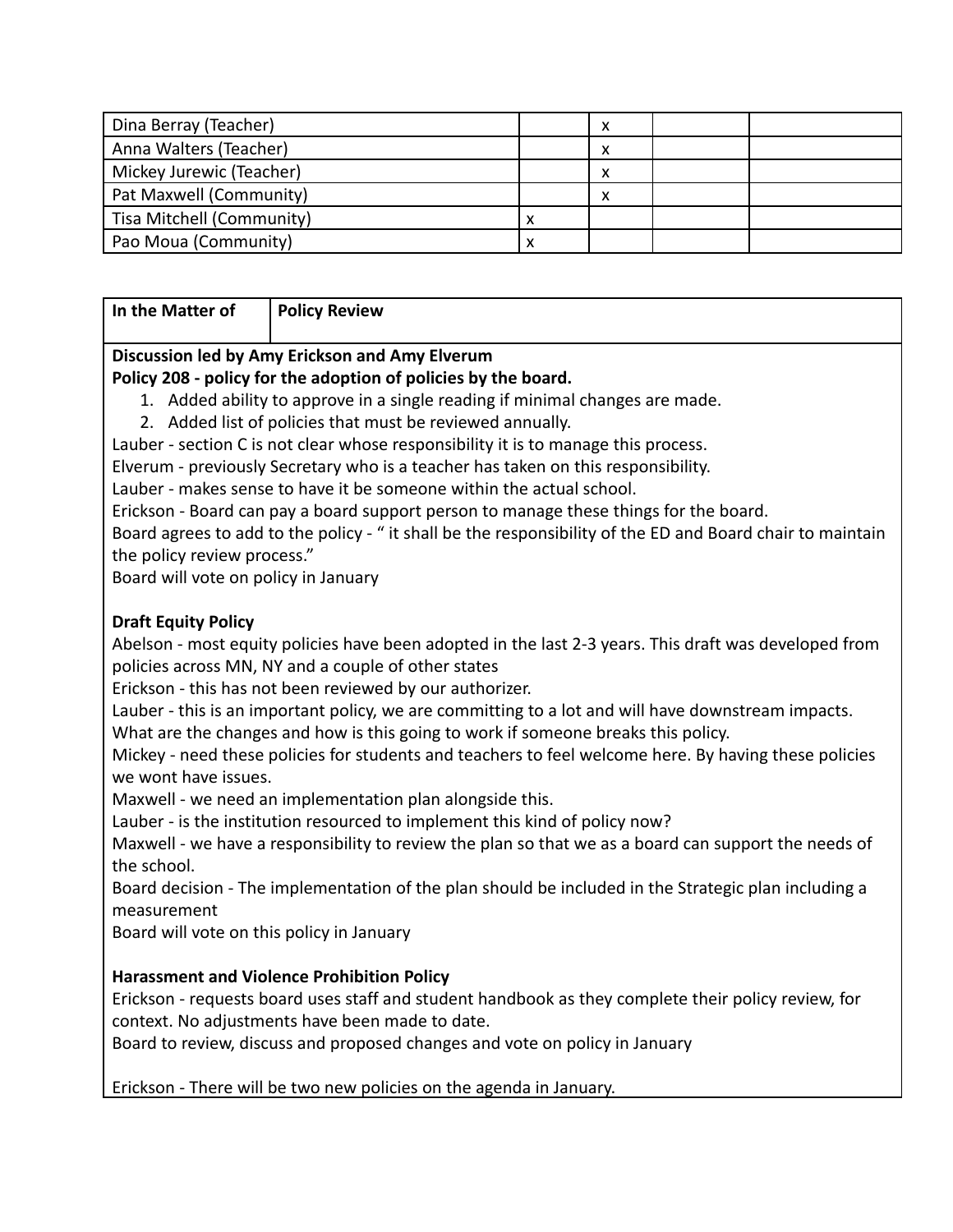#### **Student & Staff Handbooks**

Two proposed changes to call out "use of racial slurs and defamatory language" in both the Student and Staff handbooks as their own sections.

Walters - Staff to Staff infractions are missing from the updates

Maxwell - requests update "teachers" to "staff"

Lauber - update to Use of racial slurs and defamatory language by staff

Erickson - requests we get some legal advisement before this is approved

**Motion** - We move to adopt the student and staff handbook addition of racial slur and defamatory language, subject to review and input from students, board and legal review. Motion made by Maxwell, 2nd Berray. Motion adopted in principal by unanimous consent.

| Motion to Approve the report (with<br>modifications as noted |                   |        |     |                  |                |
|--------------------------------------------------------------|-------------------|--------|-----|------------------|----------------|
|                                                              | <b>By Maxwell</b> |        | 2nd | <b>By Berray</b> |                |
| <b>Vote</b>                                                  |                   | Absent | Yea | <b>Nay</b>       | <b>Abstain</b> |
| <b>Board Member</b>                                          |                   |        |     |                  |                |
| Chad Lauber (Parent)                                         |                   |        | x   |                  |                |
| Zoe Breimhorst (Parent)                                      |                   |        | X   |                  |                |
| David Born (Parent)                                          |                   | X      |     |                  |                |
| Dina Berray (Teacher)                                        |                   |        | X   |                  |                |
| Anna Walters (Teacher)                                       |                   |        | x   |                  |                |
| Mickey Jurewic (Teacher)                                     |                   |        | X   |                  |                |
| Pat Maxwell (Community)                                      |                   |        | X   |                  |                |
| Tisa Mitchell (Community)                                    |                   | x      |     |                  |                |
| Pao Moua (Community)                                         |                   | x      |     |                  |                |

| In the Matter of                        | <b>Strategic Plan</b>                                                                            |  |  |  |
|-----------------------------------------|--------------------------------------------------------------------------------------------------|--|--|--|
| <b>Discussion led by Zoe Breimhorst</b> |                                                                                                  |  |  |  |
| the next meeting.                       | Mission and values to be reviewed by board members independently. Any comments and discussion at |  |  |  |
| Vote - None needed                      |                                                                                                  |  |  |  |

| In the Matter of                       | <b>Director's Report</b> |  |
|----------------------------------------|--------------------------|--|
| <b>Discussion led by. Amy Erickson</b> |                          |  |
|                                        |                          |  |
| Comment:                               |                          |  |